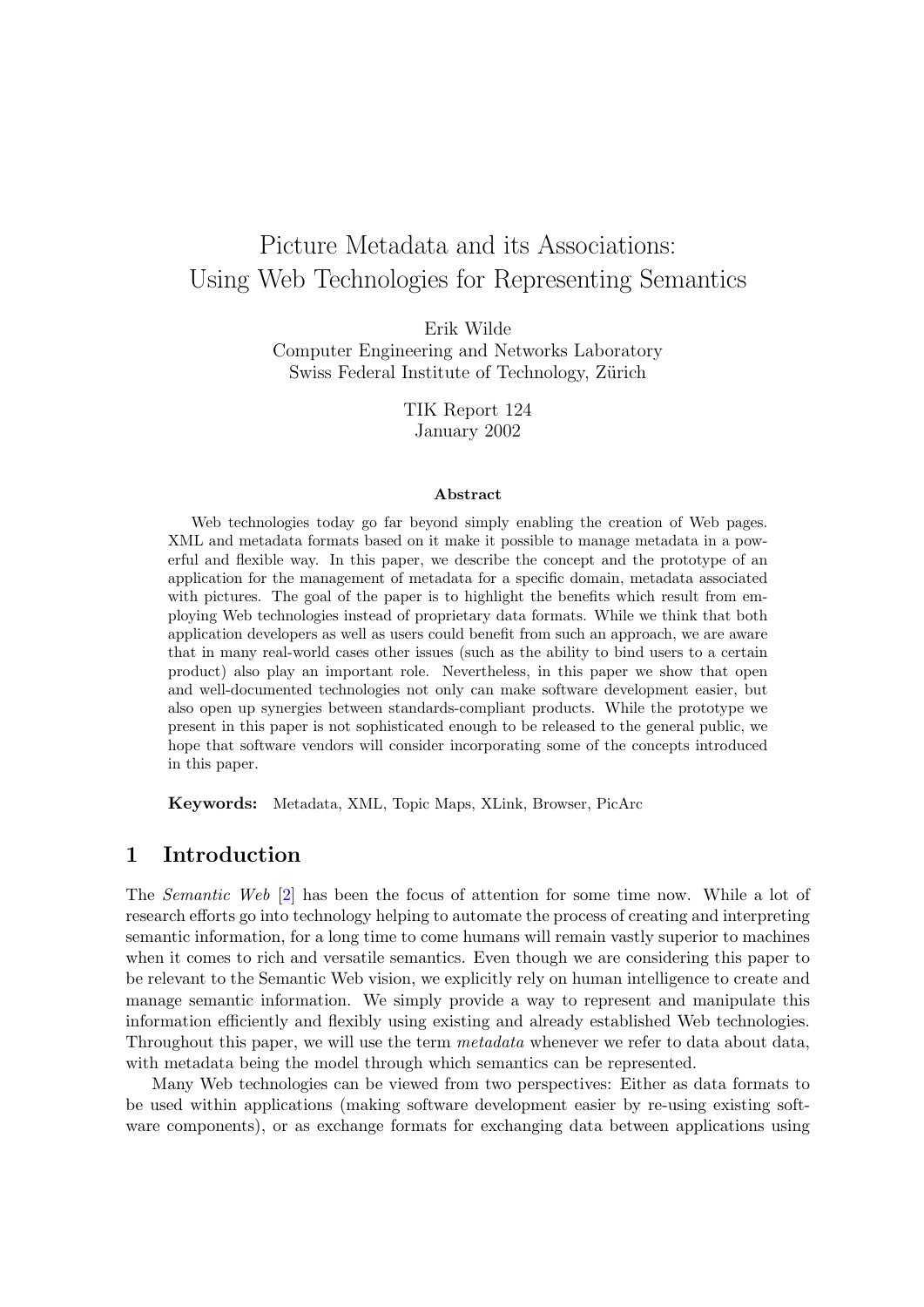<span id="page-1-0"></span>standardized protocols and data formats (thus creating software that can easily be used together with other software because it has been built using open standards). In this paper, we present an application which, in principle, could have been based on any internal format (even though we do use numerous established Web standards), but which has been heavily inspired by current and upcoming Web standards, and thus could be easily adapted to support access through these formats, for example enabling smart Web agents to discover information by interpreting metadata.

The goal of this paper is to present a possible model for building applications, and to present an application based on this model, which can be easily adapted to upcoming standards for metadata. Starting from an application scenario (which is presented in Section 2), we look at what can be done with currently available and upcoming Web standards (Section [3\)](#page-3-0), and then describe the implementation of a prototype based on existing software components for these Web standards (Section [4\)](#page-6-0). This usage of existing software components not only significantly reduced the time we needed to implement the prototype, but also enabled us to react quickly if new standards were being published or existing standards evolved to support more sophisticated features. Future work (Section [5\)](#page-11-0) and concluding remarks (Section [6\)](#page-12-0) finally give an overview of what we are planning to do, and what we have achieved so far.

# 2 Application Scenario

Starting from the general observation that content is only one side of the coin, and the links between resources being the other (very important) one [\[33,](#page-14-0) [34\]](#page-14-0), we wanted to develop a prototype for a highly interlinked set of information resources. These resources should also be described by extensive metadata, because we believe that linking becomes much more powerful if the links as well as the linked resources are characterized with machine-readable semantics.

Furthermore, we wanted to have a set of interlinked resources which are embedded into the Web by linking not only to each other, but also to generally available Web resources. A very good example for this type of resources are pictures, which can have a large number and variety of metadata associated with them:

• Classification Topics

This is a very broadly defined term, because generally speaking anything can be regarded as classification. We see classification topics as topics which are user-specific and categorize pictures according to certain aspects, which in most cases are orthogonal to each other. Examples of classification topics are:

- Events (wedding, race, party, concert, . . .)
- Picture types (funny, beauty shots, documentation, . . .)

Users may define as many classification topics as they need. Naturally, classifying pictures according to a large set of classification topics is more time-consuming, but it also makes pictures more easily accessible through all these different topics.

• Content-related topics

While classification topics are not directly linked to a picture's content, content-related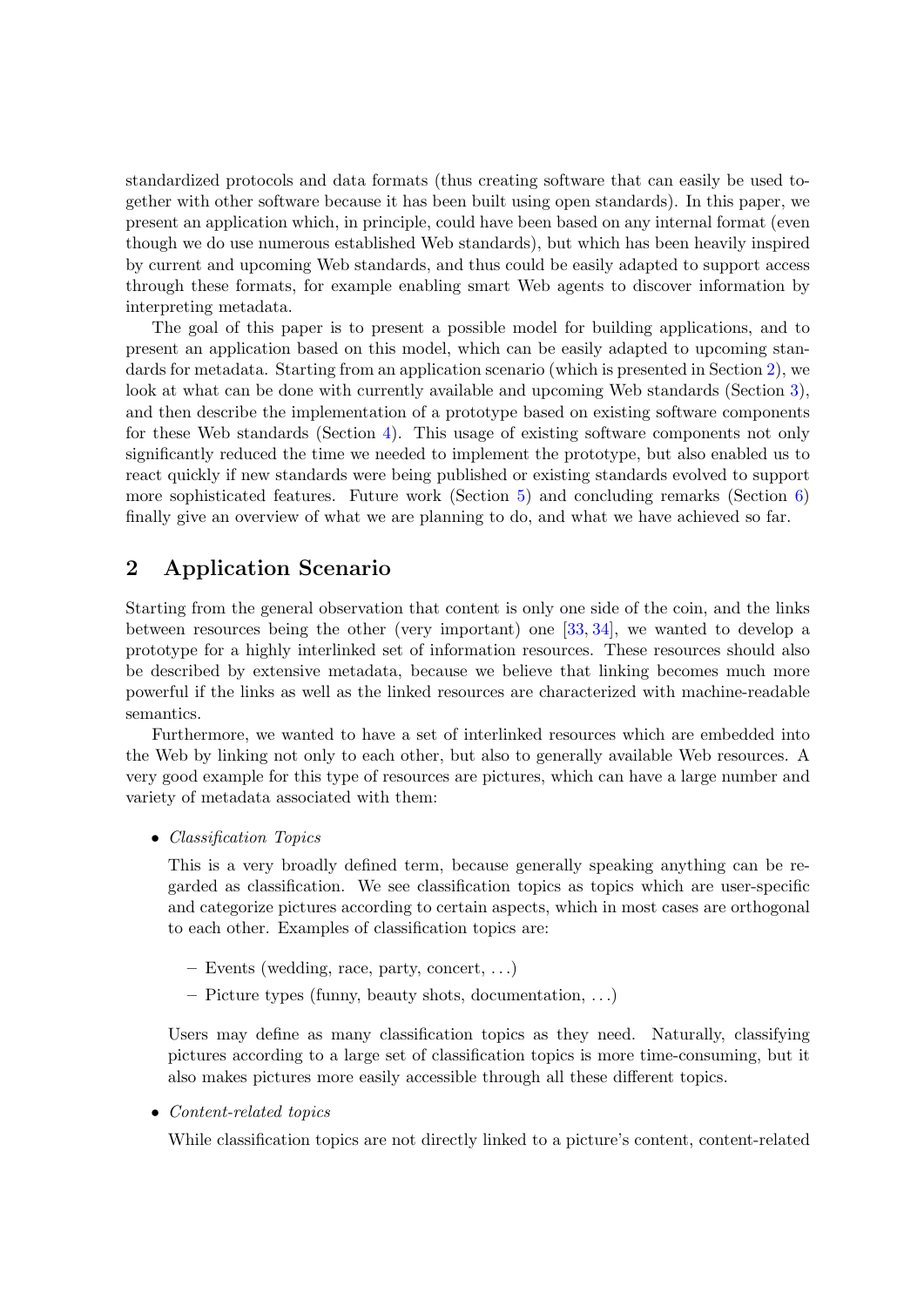topics describe pictures according to their content. Possible examples for this type of topic are:

- Foreground (person, building, nothing, . . .)
- Background (same possibilities as with foreground)

It is clear that classification and content-related topics are not always easy to separate. We make this differentiation by separating the topics into the ones which require knowledge of the circumstances under which a picture was taken (classification topics), and the rest which can be derived from simple looking at a picture using average world-knowledge (content-related topics).<sup>1</sup>

We assume classification and content-related topics to be orthogonal in the sense that in some retrieval scenarios only classification may be required ("I need all the pictures from a particular birthday party"), while in others content-related topics may be more useful ("I need all pictures with a particular person in the foreground and mountains in the background").

• Links to external resources

In many cases, classification as well as content-related topics may not only exist as metadata, but also may be represented by resources on the Web, which can be addressed through a  $\text{URI}^2$ . It would be very useful to include links to these resources along with the metadata (eg, a link to a website providing information about an event which is a classification topic, such as a conference).

Theoretically, anything can be identified by a URI, as long as a well-defined scheme for identification exists. However, for the near future, things like for example people will not be identified by URIs directly, but by URIs pointing to their Web pages (using the well-known <http> scheme), mailboxes (using the <mailto> scheme  $[14]$ ), or phone numbers (using the **<tel>** scheme  $[30]$ ).

• Technical information

Pictures may have associated with them technical information about the picture itself, such as the camera, the lens, filters, shutter speed, aperture, film type and scanner settings (if the picture was originally analog and subsequently digitized), light conditions, flashlight usage, and any other information which might be relevant for the photographer.

It can be seen that picture metadata can be very diverse and complex, and our goal was to create a conceptual framework and a prototype which can be used to manage and leverage this metadata. In order to find out the current state of the art in picture metadata handling, we assessed a number of commercially available programs for picture archives.

<sup>&</sup>lt;sup>1</sup>This leads to an interesting discussion of how much of the classification could actually be derived by automatically analyzing the pictures, which we discuss in more depth in Section [4.3.](#page-9-0)

<sup>&</sup>lt;sup>2</sup>URIs [\[1\]](#page-13-0) are the way how Web resources are addressed. The concept is described in a recently published W3C note [\[9\]](#page-13-0).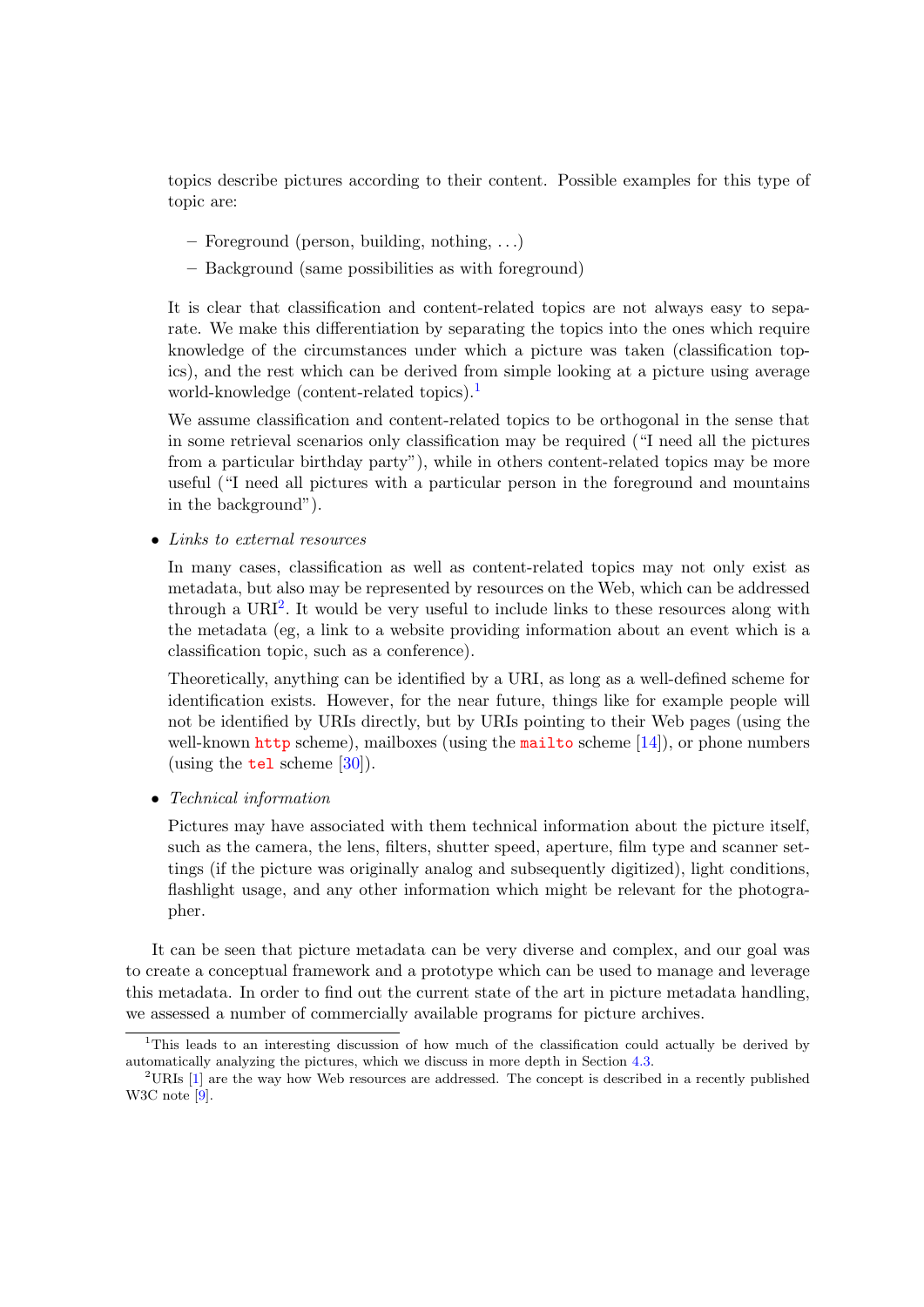#### <span id="page-3-0"></span>2.1 Existing Systems

Digital cameras have been a big success in the camera market in the last years, and all market predictions indicate that this trend will continue to take over the camera market from traditional film-based cameras. Many digital cameras are shipped with software for downloading the pictures from the camera to a computer, and often also software to manage the pictures on the computer. In a survey of a number of these programs, we discovered that none of them had substantial metadata handling capabilities. some offer free text entry and have search facilities for these text fields, but none supported an elaborated concept for handling metadata.

The programs that we used for our evaluation of existing tools for managing pictures are photodex compupic pro, Firehand Amber 2000, Casio Photo Loader, X-Equte Smart Pix Manager, Epson Film Factory, Progressive Logic PixSee, Pink Mouse Image Organizer, ULead Photo Impact Album, mediatracer.com, X-Equte MegaView , and X-Equte EZ-Pix. An online version of the evaluation matrix can be found at [http://dret.net/netdret/docs/](http://dret.net/netdret/docs/tikrep124-matrix) [tikrep124-matrix](http://dret.net/netdret/docs/tikrep124-matrix). While some of these programs have very neatly designed and sophisticated interfaces, the data model for managing the pictures in all cases is surprisingly simple, leaving us to wonder how useful these programs are for collections of thousands or tens of thousands of pictures, numbers which can be easily reached by industrious photographers.

This observation showed us that the application scenario of a picture archive not only was an excellent example for looking into the benefits and potential problems of linking and metadata, but also gave us the opportunity to create a data model which was superior to all the existing applications that we evaluated.

## 3 Conceptual Framework

Using the application scenario as the starting point, we investigated different possible ways to implement such an application. Based on the data model described in Section 3.1, we decided on a set of technical foundations that we thought would be useful for us, both in terms of re-use of existing software components, and in terms of interoperability with other applications. In Section [3.2,](#page-5-0) we describe the technical foundations of our concept. In Section [3.3,](#page-5-0) we describe the intended application area of our concept.

#### 3.1 Data Model

The conceptual foundation of our work is the idea of semantically rich link information, which can be used to describe the associations between a set of resources. In terms of semantic concepts for the Web, currently there are two main candidates, W3C's Resource Description Framework [\[21,](#page-14-0)[6\]](#page-13-0), and ISO's Topic Maps  $[16]^{3}$  $[16]^{3}$ . Both standards aim at representing semantic information about Web resources, but they do so in a slightly different way. It is not yet clear which standard will prevail, but currently RDF seems to have the bigger following (and a significant advantage since it is a W3C activity).

Since we intended the picture archive (called  $PicArc)$  to be a case study of our general model of a linkbase, we adopted the model that we used for the XLinkbase project. This model is a slight variation of the Topic Map model, avoiding its well-known weaknesses, which have been described by RATH [\[28\]](#page-14-0) (the two most serious being the inability make assertions

<sup>&</sup>lt;sup>3</sup>Even though ISO Topic Maps are based on SGML, *XML Topic Maps (XTM)* [\[26\]](#page-14-0) specifies an XML variant.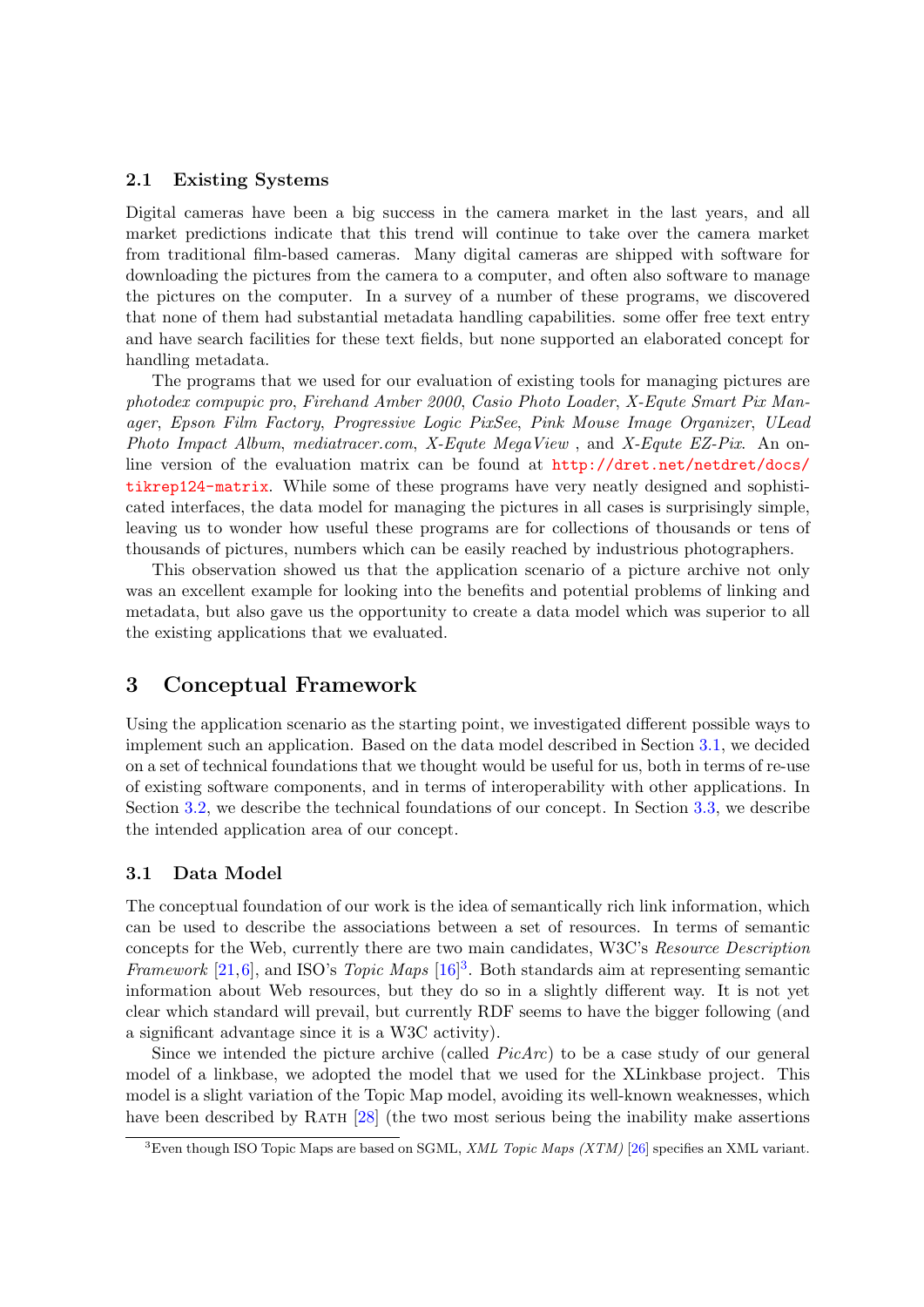<span id="page-4-0"></span>

Figure 1: Picture archive data model

about the resources participating in associations, and the inability to clearly separate the schema of a Topic Map from instances).

The data model of the picture archive, shown in Figure  $1<sup>4</sup>$ , thus is similar to the data model of Topic Maps, but is not strictly adhering to it. The schema for the picture archive, which is based on this data model, contains predefined *association types*, *role types*, and topic types, and this set of predefined types cannot be extended. The PicArc types have the following properties:

• Association types are always binary, which means that they have exactly two role types associated with them.

An example of an association type is *located at*, which has associated with it the two role types subject and location and can be used to specify spatial relations, such as "The Eiffel tower is in Paris".

• Role types always have associated with them a *topic type*, and only topics of this or derived types may occur in the particular role.

<sup>&</sup>lt;sup>4</sup>In this figure, thin lines connect related types, bold arrows indicate inheritance between topic types (with subtypes inheriting the attributes of supertypes), and white circle types are abstract types, meaning that no instances of these types are can be created.)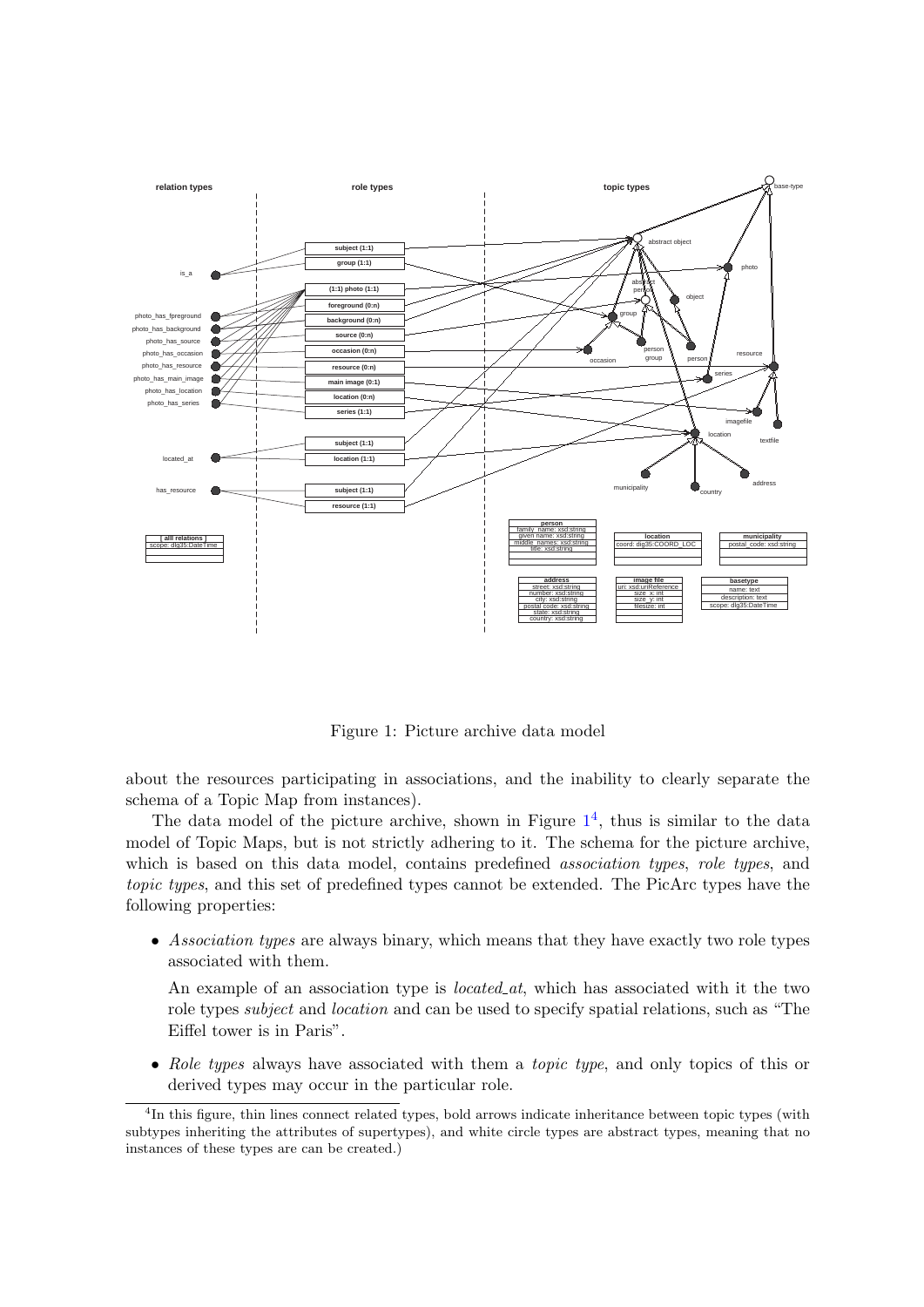<span id="page-5-0"></span>For example, the *location* role type requires an topic of type *location* or a derived type, and in the example from above, "Paris" is of type municipality, which is a subtype of location.

• Topic types are using a type hierarchy, and this hierarchy is used to check whether a topic may be used with a particular role type. The topic type hierarchy allows multiple inheritance.

For example, the *location* topic type has the subtypes municipality, country, and address, and is a subtype of the abstract object type.

All types have attributes associated with them, and these attributes are used to further describe the instances of the respective type. Some types do not have attributes, but all topic types do have attributes and sometimes a large number of them.

Users create their picture archive by instantiating topics and connection them through associations (using roles), and in effect this creates a semantic net which describes the particular area of interest for a particular user. Our data model is defined in a way such that roles are related to certain associations (ie, a given association requires two roles to be present), and topics are related to roles (ie, a topic of a given type or subtype must be used within a particular role). This way, the creation of PicArc data is more restricted than the general Topic Map model, but we believe that this restriction is useful in keeping a picture archive clearly structured.

#### 3.2 Technical Foundations

Based on the PicArc data model, the following standards also are important to us: Extensible *Markup Language (XML)* [\[5\]](#page-13-0) as the syntax which is used to represent application data. The *Extensible Linking Language (XLink)* [\[11\]](#page-13-0) as the syntax for exporting linking information. XSL Transformations (XSLT)  $[7]^5$  $[7]^5$  as the language to manipulate and transform application data. Rather than programming certain operations in Java, we use XSLT programs, which are better suited for transforming XML than a general-purpose programming language. There certainly are performance problems associated with this approach, in particular for large picture archives, but our main goal was to explore the data model and the possible implementation support by existing software components.

Furthermore, we use the Hypertext Markup Language (HTML) [\[27\]](#page-14-0), or, strictly speaking, the *Extensible Hypertext Markup Language (XHTML)* [\[24,](#page-14-0) [25\]](#page-14-0), as the language for exporting data from the application in a format which is understood by many clients. This list of Web technologies demonstrates that even though we were about to create a specialized application, we could benefit from many existing technologies and software implementing it.

#### 3.3 Application Area

Since our goals were to create a metadata-centered application for picture archiving, we not only evaluated other software, but also tried to find other activities in this area. Collecting pictures is maybe one of the most universal activities, and even though digital images are

 ${}^{5}$ Even though the development of XSLT 1.1 [\[8\]](#page-13-0) (the version of XSLT that we are using) has been stopped, it is very likely that the features proposed for XSLT 1.1 will be supported by XSLT 2.0 [\[23\]](#page-14-0). We therefore think that we can easily upgrade to XSLT 2.0 as soon as it is stable and XSLT implementations start to support it.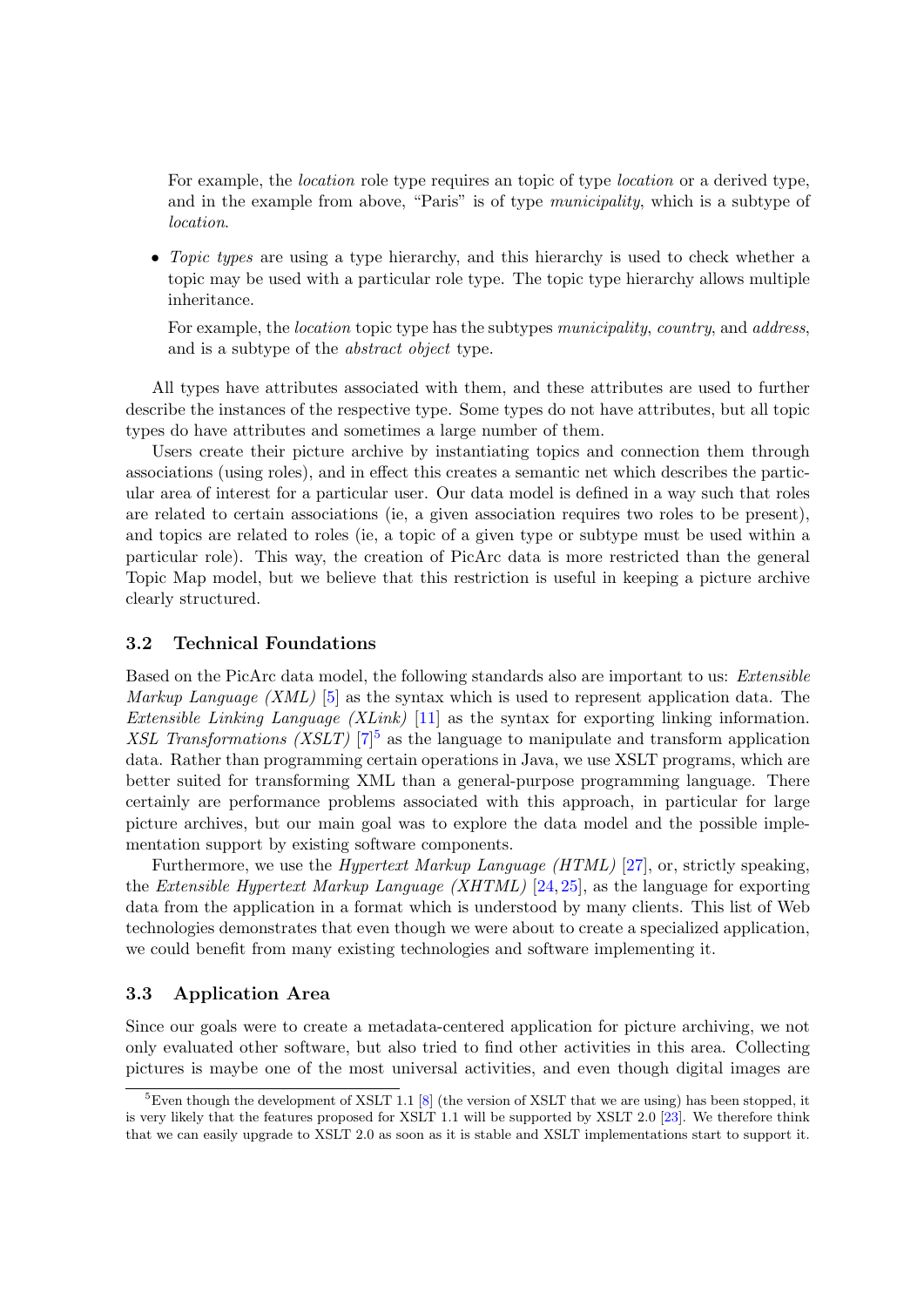<span id="page-6-0"></span>becoming more popular, most people still have many film-based pictures. It was our goal to create a model which not only could be used to efficiently categorize new pictures, but which also could be used to create metadata about old pictures. Our focus, however, was on newly created pictures, and there is one standard which is of particular interest in this area.

The DIG35 Metadata for Digital Images [\[12\]](#page-13-0) standard describes a lot of possible semantics to be associated with a picture. However, while DIG35 contains a lot of interesting ideas what kind of metadata would be appropriate (eg, one interesting idea is to include coordinates for identifying the place where the picture was taken), its biggest disadvantage is that there is no concept for a web of interlinked semantics connected by associations. In contrast, we think that this concept of creating a web is essential for making a large set of pictures accessible and manageable. DIG35, however, would be ideally suited as an exchange format for single images and could be easily generated from the metadata information contained in a web of image and metadata resources.

## 4 Implementation

Starting from the foundations described in the preceding section, we wanted to create a prototype which would be appropriate for us to be used to test the concepts and the way they should be implemented. The current PicArc prototype is implemented in Java, using Swing GUI components, and the XML technologies support (ie, an XML parser and an XSLT processor) is provided by the Apache Xerces and Xalan products.

Figure [2](#page-7-0) shows a screen shot of the index view of the main application window. The left pane shows interface elements to browse through all topics which are inside the archive. The screen shot shows the list of all "series" topics, which are used to describe series of pictures (eg, series of pictures taken at a certain event or at a certain location). In the right pane, all pictures which are associated with the selected series are shown as thumbnails, and by clicking on a thumbnail it is possible to show the actual picture. The picture itself maybe stored locally or remotely, from the data model point of view it is simply identified by a URI (see the "image file" topic type attributes in Figure [1\)](#page-4-0).

By using the index, it is possible to browse through the picture archive using the topics as navigational aid. However, using this view, it is not possible to see the associations between topics, which also may be very useful for browsing the archive. To see the associations of a topic, the topic editing view must be used, which is shown in Figure [3.](#page-8-0)

This view shows all information which is relevant for a given topic, most importantly its attributes and its associations. It also shows all thumbnails of pictures which are relevant for this topic. In this example, it is only one set of pictures, but if individual pictures have different associations with this topic (such as, for a topic representing a person, "the person is in the foreground" and "the person made this picture"), then the thumbnail pane groups the thumbnails according to the different role that the topic plays in the associations with the pictures.

A third view is the query view, which makes it possible to construct queries which are then executed, resulting in a set of topics which satisfy the query. Strictly speaking, we currently implement a "find" rather a "query" functionality, because there is no way how subsets of results can be recombined. However, even with this functionality the query view can be used to form complex boolean searches, such as "find all pictures with have been taken by Alex or Erik, and which have a bridge in the background".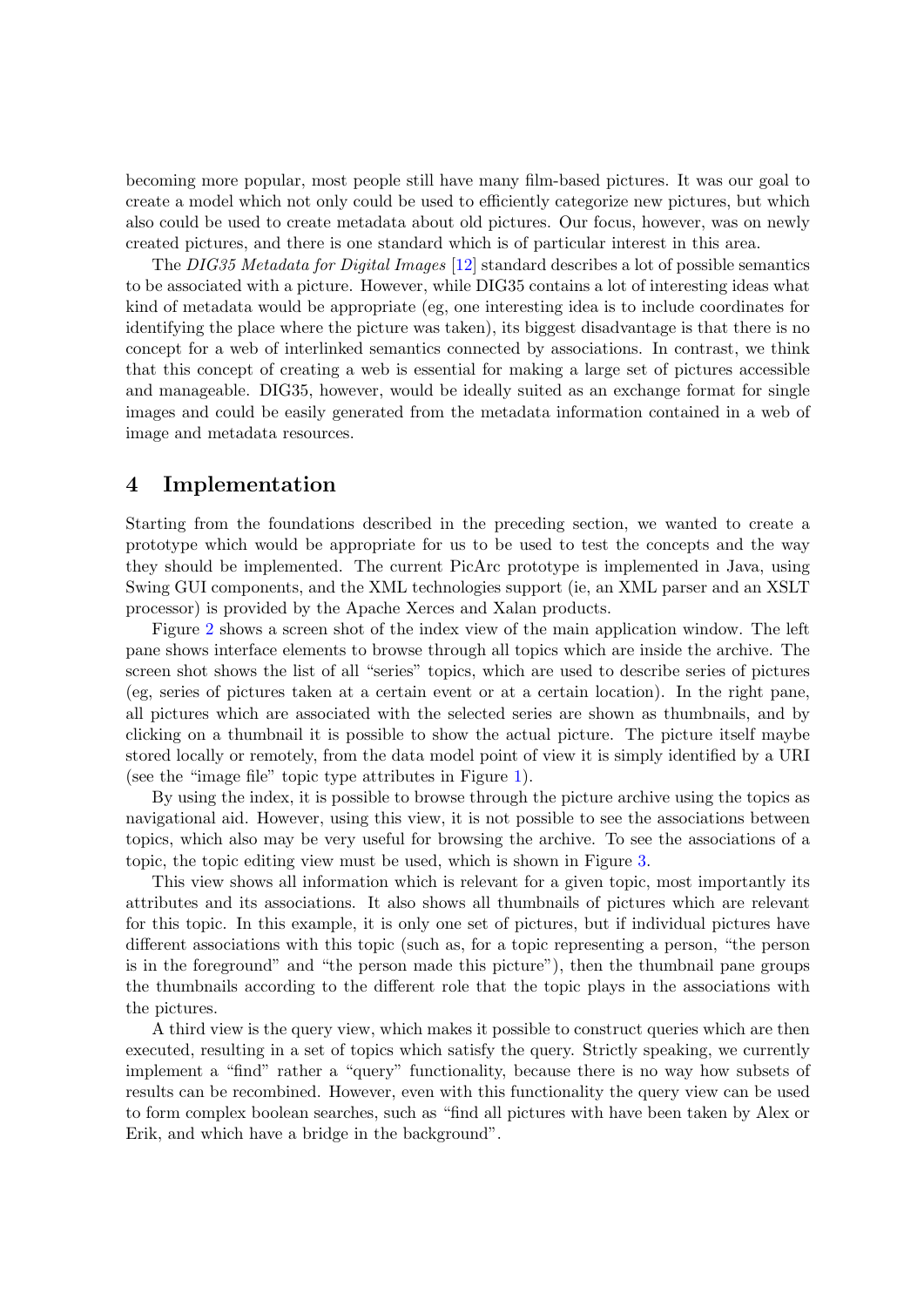<span id="page-7-0"></span>

Figure 2: PicArc general application window (index view)

This way of navigation is sufficient to be able to browse through the picture archive, but in the long term it is desirable to have a more elaborated type of interface, such as hyperbolic trees [\[20\]](#page-14-0) or other more graphically oriented ways of information visualization.

# 4.1 Picture Handling

While PicArc is designed to manage the metadata associated with pictures, it is not designed to enable picture manipulation (such as resizing, cropping, or filtering) in any way. Thus, PicArc's only picture handling ability (next to its metadata browsing functionality) is the display of pictures. Currently, PicArc only supports ISO's Joint Picture Experts Group (*JPEG*) [\[15\]](#page-13-0) format, or, more specifically, the *JPEG File Interchange Format (JFIF)* [\[13\]](#page-13-0), but extending PicArc's support to more sophisticated formats such as the upcoming JPEG 2000 [\[17\]](#page-13-0) standard would be easy by including the appropriate software components.

However, while picture display is the most important task in a picture archive, it is also important to display summary pages using picture thumbnails (scaled down versions of the original picture, as shown in Figures 2 and [3\)](#page-8-0). PicArc can be set to either calculate thumbnails on demand (ie, retrieving the original and scaling it down whenever a thumbnail needs to be displayed), or to cache thumbnails (see Figure [4\)](#page-9-0). Caching thumbnails in almost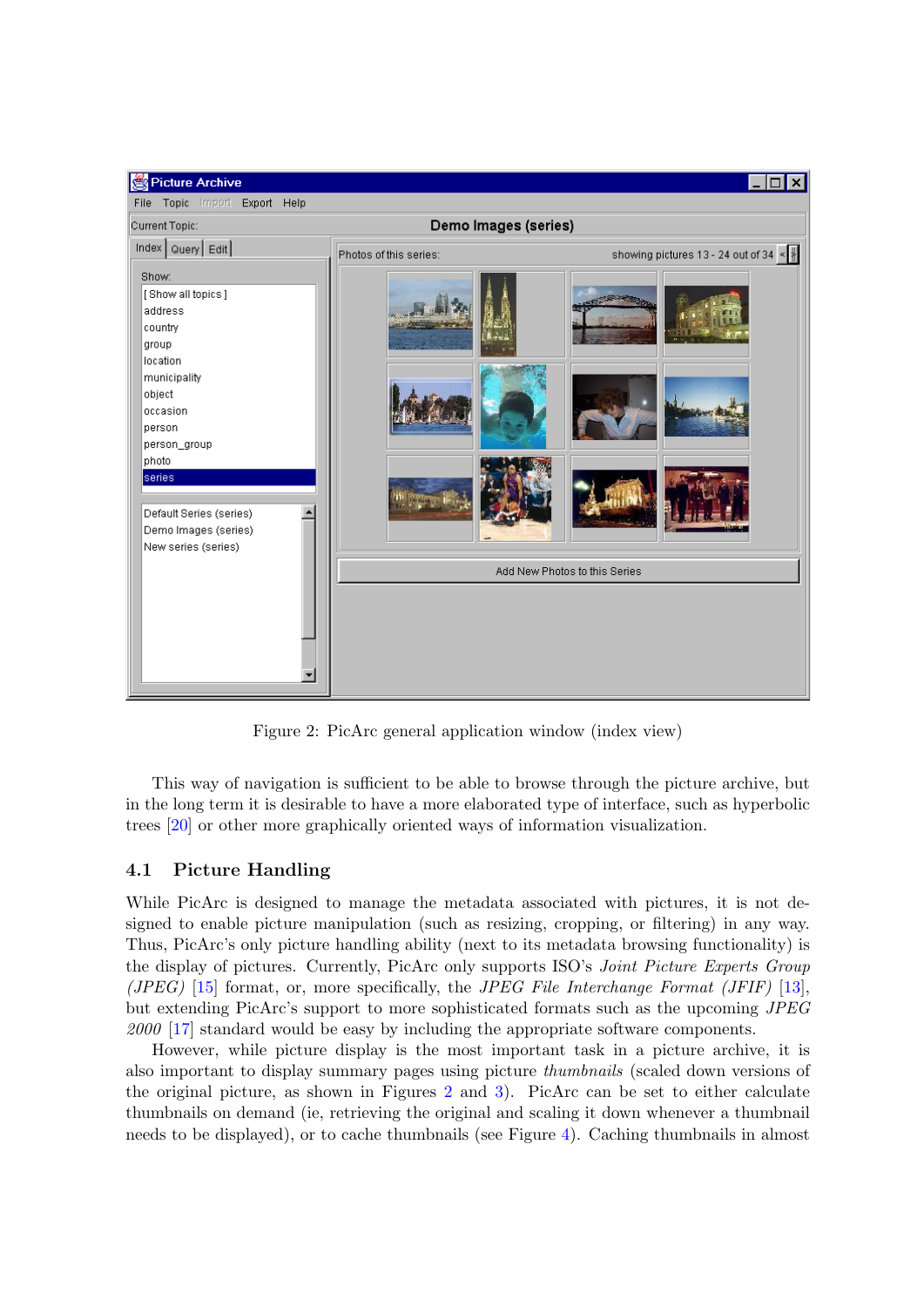<span id="page-8-0"></span>

| Picture Archive                                                                                                                                                                                                                                                               |                        | $\boldsymbol{\mathsf{x}}$                   |
|-------------------------------------------------------------------------------------------------------------------------------------------------------------------------------------------------------------------------------------------------------------------------------|------------------------|---------------------------------------------|
| Topic Import Export Help<br>File                                                                                                                                                                                                                                              |                        |                                             |
| Current Topic:                                                                                                                                                                                                                                                                | Alex Karg (person)     |                                             |
| Index Query Edit                                                                                                                                                                                                                                                              | Photos of 'Alex Karg': | showing pictures 1 - 3 out of 3 $\le$ $\ge$ |
| $\blacktriangle$<br>Description<br>That's my<br>Family name<br>∥Karg<br>Given name<br>Alexander<br>Middle name(s)<br>Rudolf<br>Nick name(s)<br>rio<br>Title<br>Date/Time<br>04 August 1976<br>'Alex Karg' is a:<br>foosball players (person_group)<br>Delete<br>Select<br>New |                        |                                             |
| 'Alex Karg' is located at:<br>$\overline{\phantom{a}}$                                                                                                                                                                                                                        |                        |                                             |

Figure 3: PicArc general application window (topic editing view)

all circumstances is the only practical way of working with picture archives, because pictures in PicArc archives can be anywhere, including remote servers accessed over possibly slow network connections. And even if the pictures are on the same computer as PicArc, the generation of thumbnails — even on fast machines such as GHz PCs — consumes a lot of computing time. Therefore, it is advisable to always use the cache, which can be flushed on demand, so that any modifications of pictures are taken into account when calculating new thumbnails.

# 4.2 Import and Export

In many applications today, import and export facilities are provided. However, often import and export operations are crippling application data because they fail to fully support the application's internal data model. One of the main goals of PicArc is to avoid such a lock-in of user data by fully exposing the internal data model through export operations. PicArc uses XML as file format, and the DTD and its semantics are documented and available, so that nothing of PicArc's internal data is hidden from users. While users can simply take PicArc's XML and process it in any way they want, they can also supply an externally generated XML file (which of course must conform to PicArc's schema) and run PicArc with it. For examples,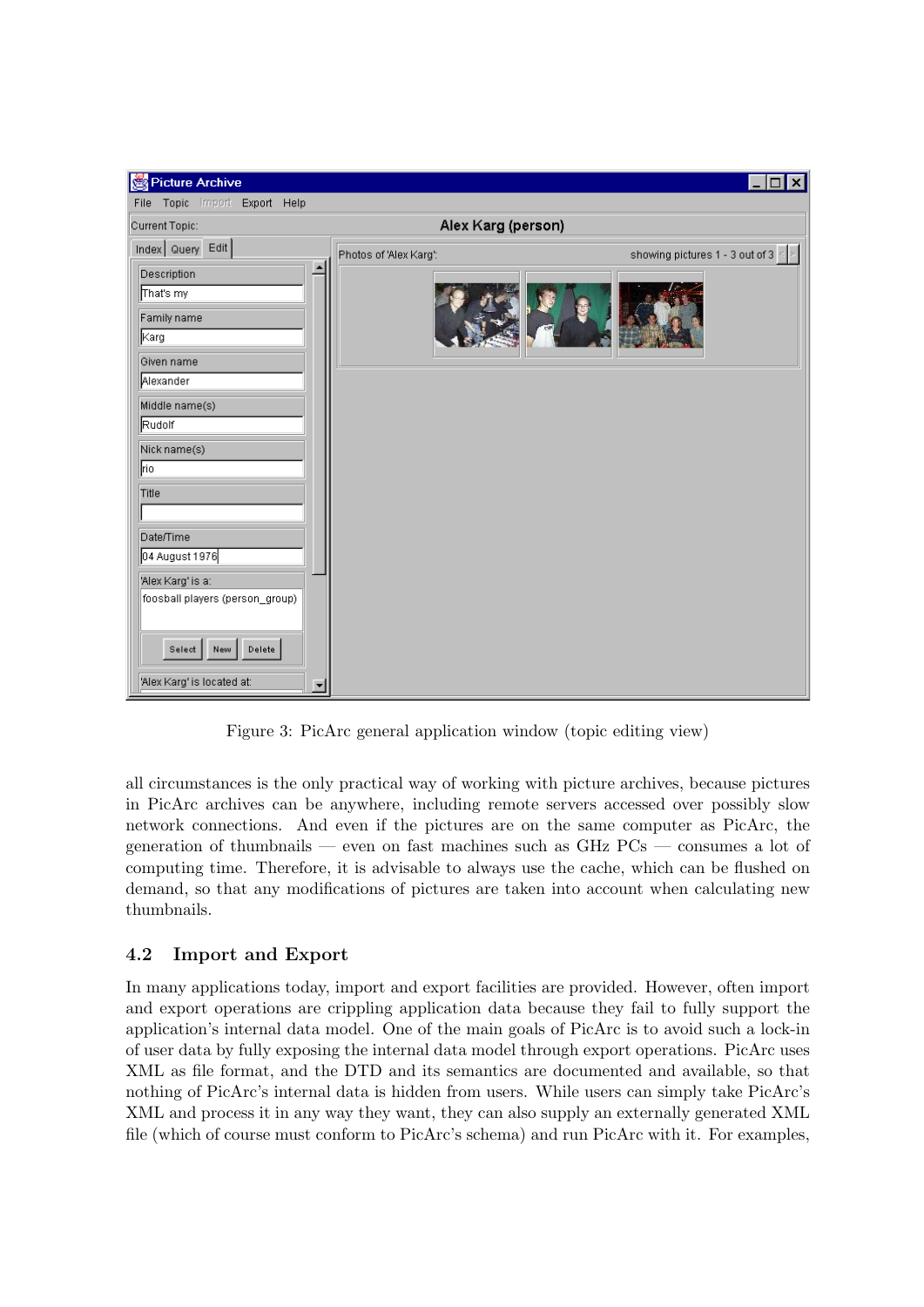<span id="page-9-0"></span>

| <b>Options</b>                                                                                                                                                                            |
|-------------------------------------------------------------------------------------------------------------------------------------------------------------------------------------------|
| $\overline{\triangledown}$ Activate tips<br>Use caching for thumbnails Refresh cache: All   Query  <br>$\triangledown$ Imagesize: Shrink to fit<br>12.<br>Number of thumbnails per frame: |
| Some changes of options may not be effective before program restart<br>Cancel<br>ΩK                                                                                                       |

Figure 4: PicArc options dialog window

users having their own semantic network in alternative representations such as RDF or ISO Topic Maps could use transformation to translate their data into a PicArc archive, and then start using PicArc's features to organize a picture archive using their semantic network.

In addition, PicArc also supports the export of archives or subsets of archives to HTML (see Figure [5,](#page-10-0) which also shows that some of the more advanced options are not yet implemented). Exporting archives as HTML is extremely important because many users do not have PicArc installed, but may also look inside an archive. Furthermore, the HTML export functionality can be used to publish the content of a PicArc archive on the Web and thus make it available to a large audience. HTML export can be done in a variety of ways, in particular with respect to how much of the metadata associated with the pictures should be exposed. The HTML export dialog makes it possible to control PicArc's way of generating HTML. Internally, HTML is generated by running an XSLT program which transforms the internal PicArc XML data into a set of HTML pages.

## 4.3 Automatization

Clearly, creating a richly described picture archive takes a lot of work. Currently, all this work is done manually, because the PicArc program does not support any type of automatic picture categorization. There are some shortcuts for assigning links to a whole series of pictures (which is one of the main motivations for why using the "series" topic type often is a good idea), but this does not change the fact that using PicArc requires a lot of manual work.

We do not plan to enhance PicArc in a way which would include any automatic features for picture categorization, but using PicArc's open XML data format and its export and import features, it is pretty easy to add automated services by using additional software:

• Picture Information

Many digital cameras today store some metadata in additional fields of the image data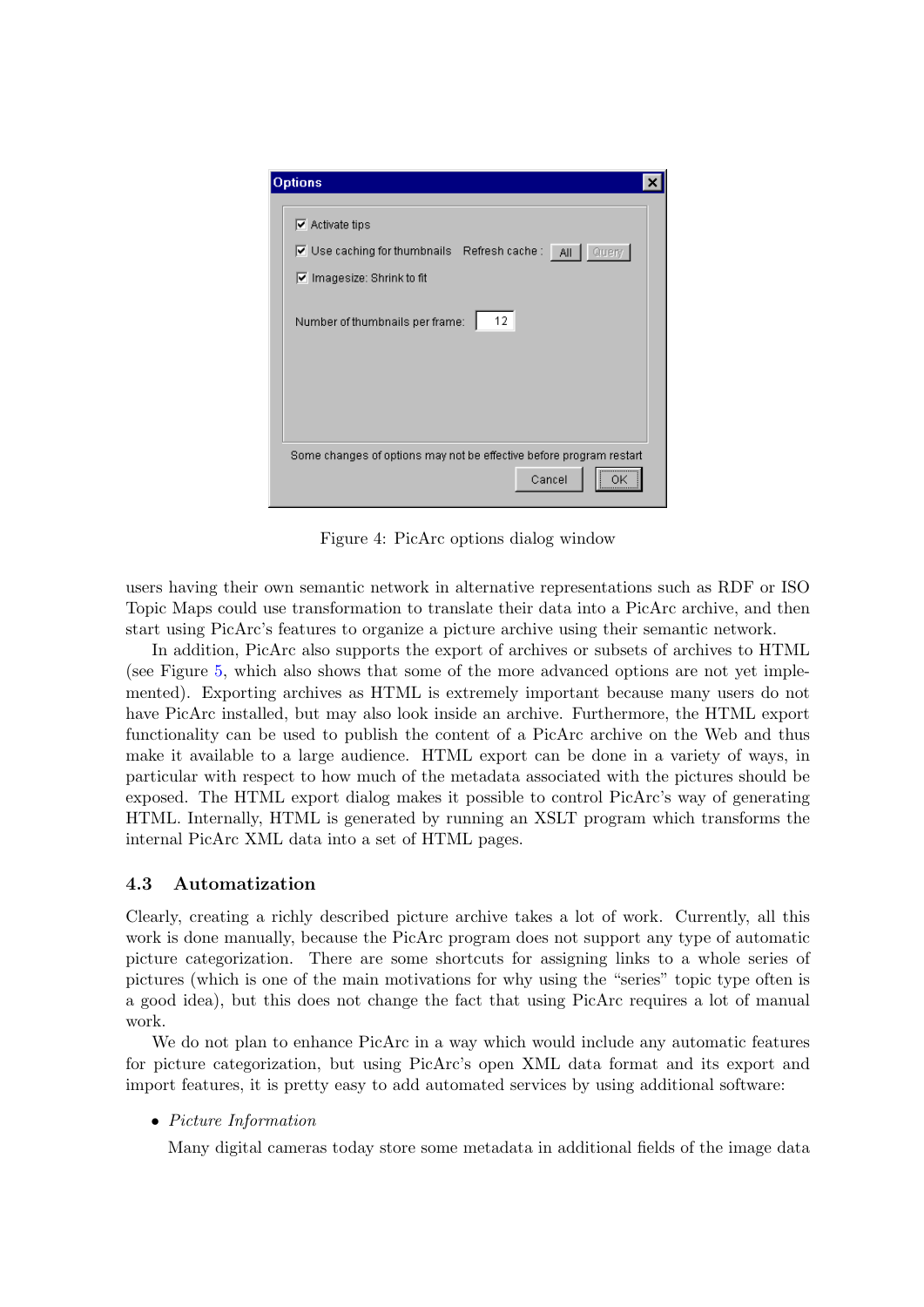<span id="page-10-0"></span>

| <b>Export to HTML</b>                                  | $\vert x \vert$                                                             |  |
|--------------------------------------------------------|-----------------------------------------------------------------------------|--|
| C Export ALL Photos                                    | Destination Directory:                                                      |  |
| O Export Photos of the current QUERY only              | $\mathbb{R}^2$<br>$\bullet$<br>▾╎<br>Suchen in:<br>$\equiv$ AN<br><b>SP</b> |  |
| C Include 'Series' topics<br>O Exclude 'Series' topics | cache<br>demo_images<br>1 html<br>— । vq                                    |  |
| Select Depth of Metadata:                              |                                                                             |  |
| C Photos Only                                          | Dateiname:                                                                  |  |
| C Include 1st Level Metadata                           |                                                                             |  |
| O Include All Related Metadata                         | Dateien des Typs:<br>Directories                                            |  |
| C Include All Metadata                                 |                                                                             |  |
| C Don't copy imagefiles, don't change paths            |                                                                             |  |
| O Don't copy imagefiles, change path for I             |                                                                             |  |
| O Copy local imagefiles                                |                                                                             |  |
| O Copy local and remote imagefiles                     |                                                                             |  |
|                                                        | OK.<br>Cancel                                                               |  |

Figure 5: PicArc HTML export dialog window

format (often as special parts of the popular JPEG [\[15\]](#page-13-0) picture format, which is allowed by the JPEG standard and standardized as EXIF [\[18\]](#page-13-0)), and instead of just using the picture data from such an image, the metadata (often information such as shutter speed and aperture) could be extracted from the image data and used as metadata to be entered in PicArc.

This would require some kind of preprocessing, with the preprocessor extracting the metadata from the image data, and then expressing this metadata in XML and importing it into PicArc. This would also be a good way to harmonize metadata, because metadata from different cameras is often stored in different ways within the image data, but would be stored in the openly accessible PicArc format, regardless of the camera it has been created with. Furthermore, it makes more much sense to expose the metadata outside of the picture data itself, where it is easier to manage and to query.

### • Picture Interpretation

In a more advanced scenario, PicArc could export all its metadata, which could then be used by a complex picture interpretation program for extracting more information from the images, for example concluding that if a picture shows mountain (part of the metadata), and has a lot of white tones in it (part of the actual picture data), then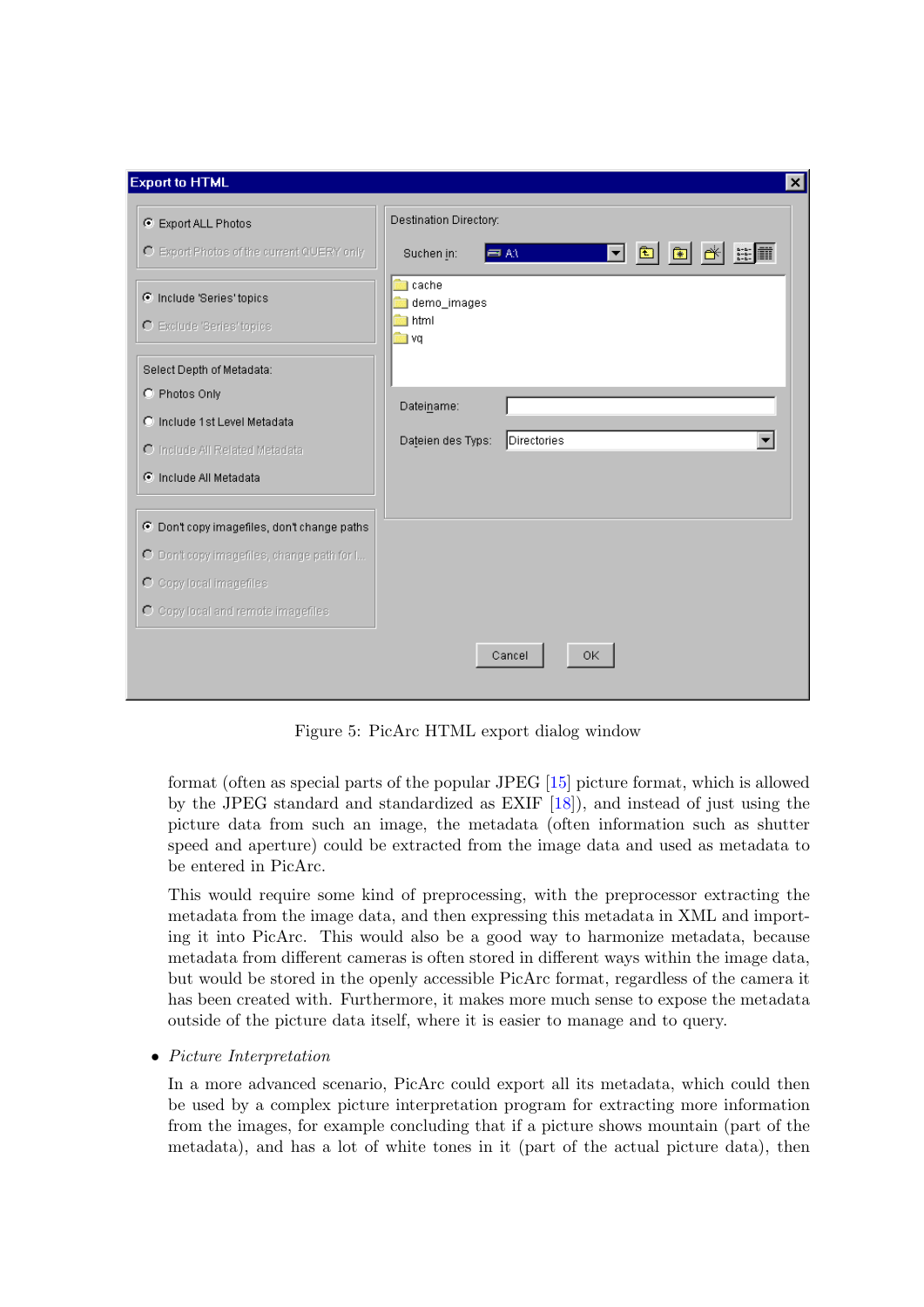<span id="page-11-0"></span>it probably is a snow-covered mountain, which could then be stored as automatically generated metadata. This is a very simple example, but it shows the idea of applications external to PicArc extending the metadata with new information, which could then be imported into PicArc again and perhaps reviewed for accuracy, if required.

Clearly, picture interpretation is a very complex example, and we do not think that automatic interpretation can be successful without metadata. As we already mentioned in Section [2](#page-1-0) discussing classification and content-related topics, this is the basic difference between these two topic types. For example, a picture interpretation program might clearly recognize a structure as being the Eiffel tower, but without access to the metadata describing whether this picture has been taken in Paris or in Disneyland, it would be impossible to actually decide the question whether this was the real Eiffel tower, or another tower simply looking exactly like it.

• Ontology Management

Currently, PicArc uses its own model for the topics that a user defines. Different users will probably define very different topics, but basically all these models are *ontologies*, ie representations of how these particular users structure their information (or, more broadly speaking, see the world). PicArc could be extended to include ontology import and export features, which would make it possible to merge PicArc's topic model with other ontologies, for example RDF graphs, to create combined data structures of existing ontologies and PicArc's picture archives.

PicArc is a prototype for demonstrating the feasibility of using Web standards for application scenarios which are not tightly connected to the Web. It also shows that using standards in a well-defined and well-documented way can open up many opportunities for interworking with other applications, if all of them use the same foundation. In particular, well-defined data formats and import/export features which do not cripple application data are essential for building applications that are open and flexible.

## 5 Future Work

Currently, our data model (the XLinkbase model) is based on an XML Document Type Def*inition (DTD)*. It would be interesting to reformulate it using XML Schema [\[29,](#page-14-0) [3\]](#page-13-0), which offers much better facilities for specifying schemas, in particular a powerful type system. Using XML Schema and a schema-validating parser for importing data would eliminate many of the errors which are possible today, because our prototype does not rigorously check all data types, and the current DTD validation is very weak in detecting type errors. Furthermore, using XML Schema types would enable us to fully take advantage of the features of the upcoming XSLT 2.0, which will probably support the XML Schema types.

Unfortunately, currently no available browser supports XLink, but as soon as XLink browsers become available, we will supplement the HTML export functionality with the ability to export XML with XLinks. This new export format (depending on the link presentation of the browser) will enable us to support a better way of visualizing picture archives than the current HTML version. Even the newest releases of the major Browsers<sup>6</sup> only support XLink *simple links*, and it is not yet clear when the first browser will fully support

 ${}^6$ At the time of writing, these are *Internet Explorer* 6.0 and *Navigator* 6.1.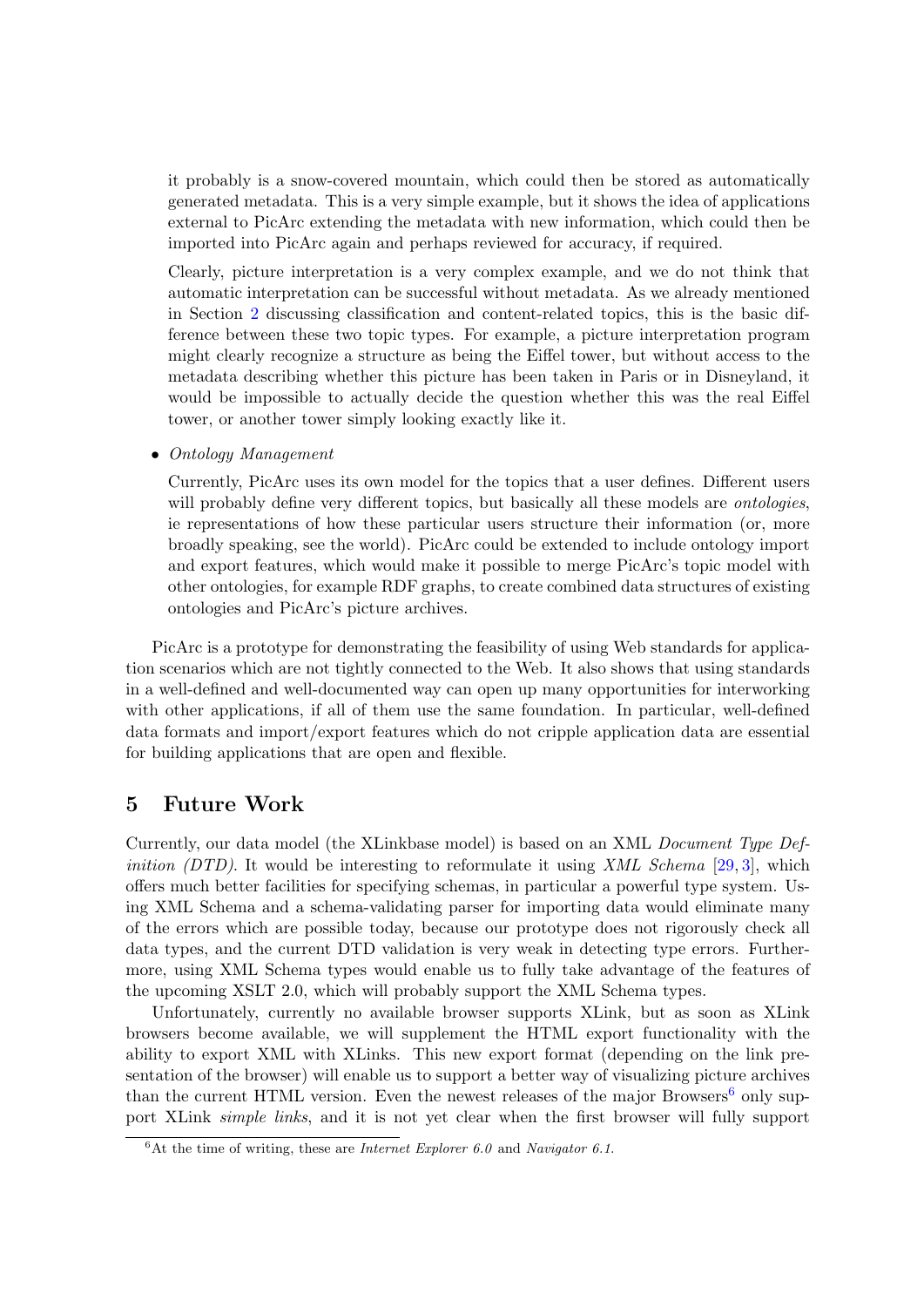<span id="page-12-0"></span>XLink.Furthermore, when browsers start to support XML Pointer Language (XPointer) [\[10\]](#page-13-0), we plan to explore the ways in which we could further improve the browsing experience using this standard. However, as long as the presentation of XLinked documents [\[31\]](#page-14-0) is not clearly defined, it will be hard to fully implement XLink and XPointer in a browser without running the risk of making decisions which could later be proven wrong by an upcoming standard for XLink presentation.

Currently, we implement our own query mechanism. As soon as XML Query Language  $(XQuery)$  [\[4,](#page-13-0) [22\]](#page-14-0) and software implementing it becomes available, however, we will re-work the query interface by basing it on the underlying XQuery processor, thus supporting a wider range of queries, and re-using existing software for executing these queries.

Currently, PicArc's HTML export feature (as described in Section [4.2\)](#page-8-0) is fairly basic. We plan to extend this feature by supporting a richly interlinked topic presentation similar to the one shown in <http://wildesweb.com/glossary/>. As with most aspects of PicArc, we can simply do that by improving the XSLT which is responsible for post-processing the XML resulting from the selected filter(s) of the export operation.

# 6 Conclusions

The concept of a metadata-centered picture archive and the PicArc prototype for implementing such an archive have shown that existing Web technologies can be used to significantly decrease the cost associated with software development. Furthermore, the utilization of software components and the support of standardized data formats make it extremely easy to extend the prototype with new functionality, and to create software that can be used in close cooperation with the prototype.

PicArc is meant to be a demonstration of the benefits of standards-based software, and also as the proof of concept for the hypothesis that metadata is one of the key issues for making content more accessible. We hope that some of the concepts demonstrated with PicArc will find their way into software products. We also hope that work like this will help promoting the idea of open data formats, with applications being marketed because of their superior data model, functionality and interface design<sup>7</sup>, rather than their using of proprietary and undocumented data formats.

# 7 Acknowledgements

The PicArc picture archive is part of the XLinkbase project [\[32\]](#page-14-0), which aims at implementing a general-purpose linkbase which is focused on capturing links and semantic information associated with them. Yves Langisch and Manfred Meyer have been working on the implementation of the server side, while SIMON KÜNZLI and PETER ZBERG have implemented a prototype of a general-purpose client. In his Master's Thesis [\[19\]](#page-13-0), Alexander Karg has developed the special-purpose client PicArc described in this paper, and he also kindly provided the screen shots presented in this paper. Marco Amrein provided valuable input while discussing the general XLinkbase information model.

<sup>&</sup>lt;sup>7</sup>It should be rather easy to surpass the PicArc prototype in terms of functionality and interface design, but this is exactly our point, because we believe that PicArc's data model could serve as the foundation for very sophisticated and powerful picture archival software.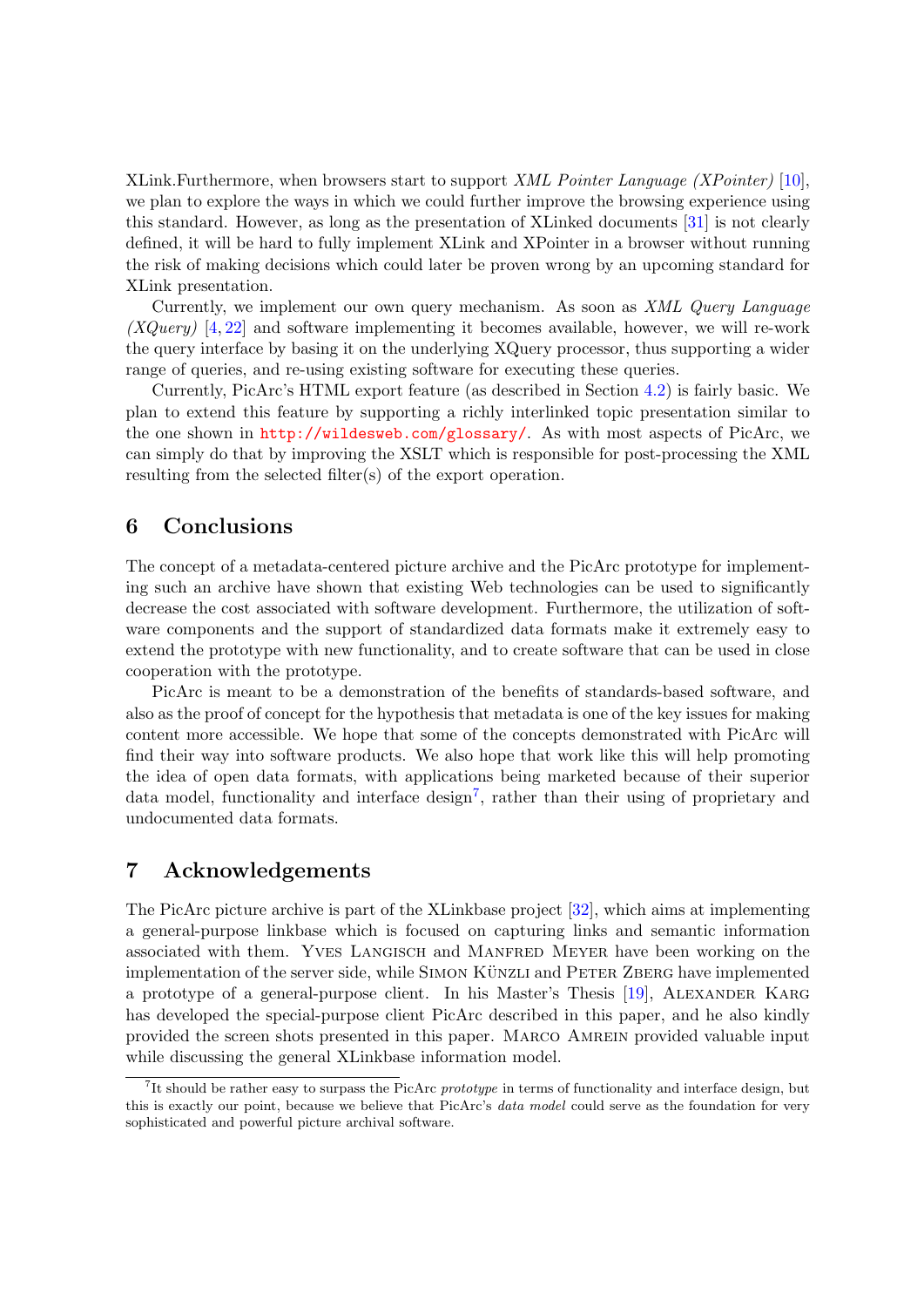# <span id="page-13-0"></span>References

- [1] Tim Berners-Lee, Roy T. Fielding, and Larry Masinter. Uniform Resource Identifiers (URI): Generic Syntax. Internet draft standard RFC 2396, August 1998.
- [2] TIM BERNERS-LEE, MARK FISCHETTI, and MICHAEL DERTOUZOS. Weaving the Web. Harper-Collins, San Francisco, California, September 1999.
- [3] Paul V. Biron and Ashok Malhotra. XML Schema Part 2: Datatypes. World Wide Web Consortium, Recommendation REC-xmlschema-2-20010502, May 2001.
- [4] SCOTT BOAG, DON CHAMBERLIN, MARY F. FERNÁNDEZ, DANIELA FLORESCU, JONATHAN ROBIE, JÉRÔME SIMÉON, and MUGUR STEFANESCU. XQuery: A Query Language for XML. World Wide Web Consortium, Working Draft WD-xquery-20011220, December 2001.
- [5] Tim Bray, Jean Paoli, C. M. Sperberg-McQueen, and Eve Maler. Extensible Markup Language (XML) 1.0 (Second Edition). World Wide Web Consortium, REC-xml-20001006, October 2000.
- [6] Dan Brickley and R. V. Guha. Resource Description Framework (RDF) Schema Specification. World Wide Web Consortium, Candidate Recommendation CR-rdf-schema-20000327, March 2000.
- [7] James Clark. XSL Transformations (XSLT) Version 1.0. World Wide Web Consortium, Recommendation REC-xslt-19991116, November 1999.
- [8] James Clark. XSL Transformations (XSLT) Version 1.1. World Wide Web Consortium, Working Draft WD-xslt11-20010824, August 2001.
- [9] Tony Coates, Dan Connolly, Diana Dack, Leslie L. Daigle, Ray Denenberg, Martin J. Dürst, Paul Grosso, Sandro Hawke, Renato Iannella, Graham Klyne, Larry Masinter, Michael Mealling, Mark Needleman, and Norman Walsh. URIs, URLs, and URNs: Clarifications and Recommendations 1.0. World Wide Web Consortium, Note NOTEuri-clarification-20010921, September 2001.
- [10] Steven J. DeRose, Eve Maler, and Ron Daniel. XML Pointer Language (XPointer) Version 1.0. World Wide Web Consortium, Candidate Recommendation CR-xptr-20010911, September 2001.
- [11] Steven J. DeRose, Eve Maler, and David Orchard. XML Linking Language (XLink) Version 1.0. World Wide Web Consortium, Recommendation REC-xlink-20010627, June 2001.
- [12] Digital Imaging Group, Inc. DIG35 Specification Metadata for Digital Images (Version 1.0). Technical report, Millbrae, California, August 2000.
- [13] Eric Hamilton. JPEG File Interchange Format (Version 1.02). Technical report, C-Cube Microsystems, Milpitas, California, September 1992.
- [14] Paul E. Hoffman, Larry Masinter, and Jamie Zawinski. The mailto URL scheme. Internet proposed standard RFC 2368, June 1998.
- [15] International Organization for Standardization. Information technology Digital compression and coding of continuous-tone still images. ISO/IEC 10918, 1999.
- [16] International Organization for Standardization. Information technology SGML Applications — Topic Maps. ISO/IEC 13250, 2000.
- [17] International Organization for Standardization. Information Technology JPEG 2000 Image Coding System. ISO/IEC 15444, January 2001.
- [18] Japan Electronic Industry Development Association. Digital Still Camera Image File Format Standard (Exchangeable Image File Format for Digital Still Cameras: EXIF) — Version 2.1, June 1998.
- [19] ALEXANDER KARG. Konzept und Implementierung eines Programmes für die Bildarchivierung und -verwaltung. Master's thesis, Computer Engineering and Networks Laboratory, Swiss Federal Institute of Technology, Zürich, Switzerland, August 2001.